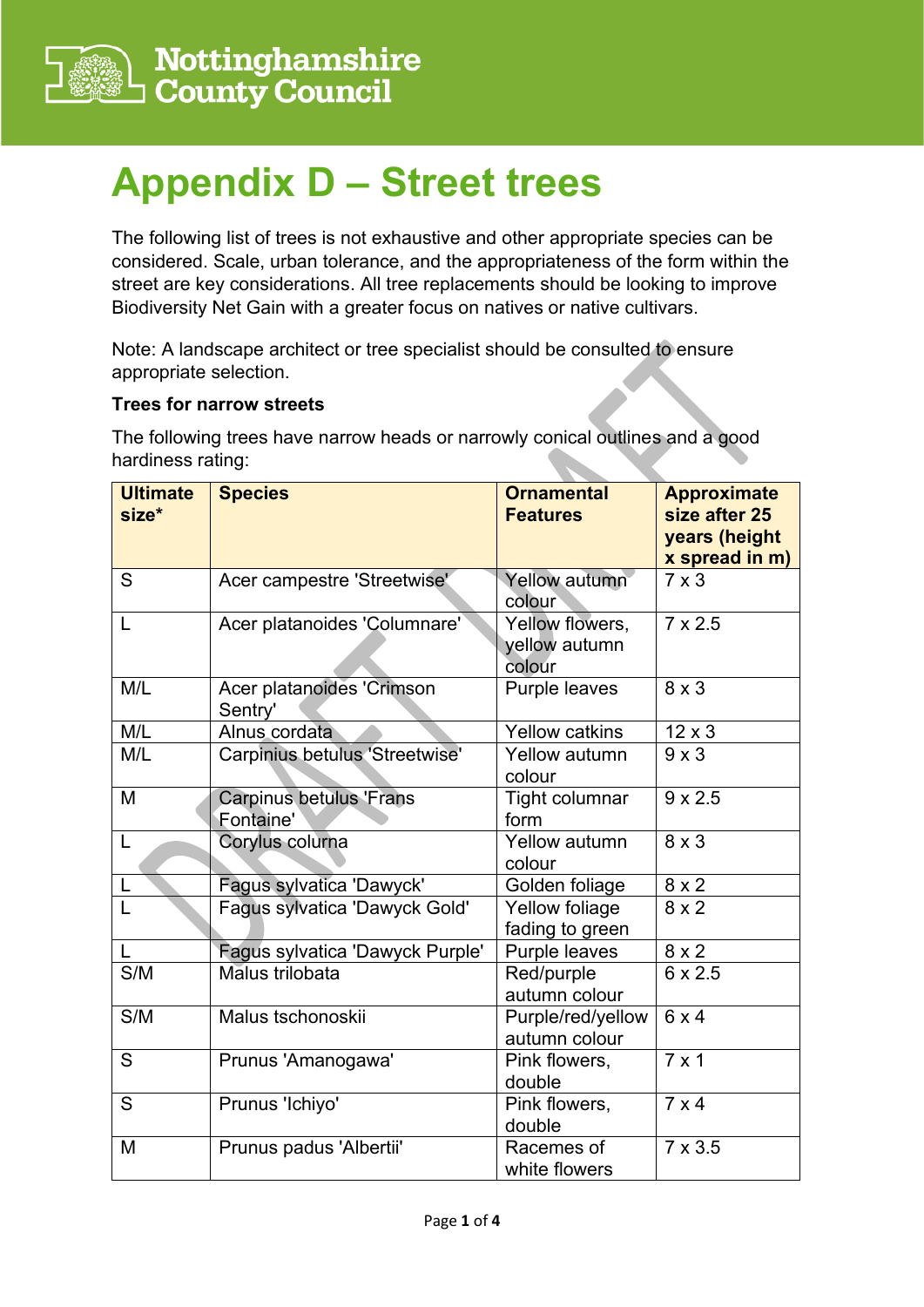| S   | Prunus sargentii 'Rancho'            | Pink single<br>flowers red<br>autumn colour                                         | $7 \times 2$  |
|-----|--------------------------------------|-------------------------------------------------------------------------------------|---------------|
| M   | Prunus schmittii                     | Small pink<br>flowers.<br><b>Attractive bark</b>                                    | $10 \times 4$ |
| S   | <b>Prunus 'Snow Goose'</b>           | White flowers.<br><b>Bright green</b><br>leaves                                     | 6x3           |
| S   | Prunus 'Spire'                       | Single pink<br>flowers.<br>Purple/red<br>autumn colour                              | 6x3           |
| M   | <b>Prunus 'Sunset Boulevard'</b>     | Pink flowers, red<br>autumn colour                                                  | $10 \times 3$ |
| M   | Pyrus calleryana 'Chanticleer'       | White flowers.<br>Orange/yellow<br>autumn colour                                    | $8 \times 3$  |
| L   | Quercus robur 'Fastigiata'           | Columnar habit.<br>Good when large<br>stature tree<br>required in a<br>narrow space | $15 \times 4$ |
| S/M | Sorbus aucuparia 'Streetwise'        | <b>Brilliant autumn</b><br>colour                                                   | $7 \times 3$  |
| S   | Sorbus aucuparia 'Cardinal<br>Royal' | Dark red fruits                                                                     | 9x4           |
|     | Tilia platyphyllo 'Streetwise'       | <b>Red winter</b><br>shoots                                                         | $12 \times 4$ |

 $*$  L - >20m high, M  $-$  10 to 20m high, S  $-$  5 to 10m high

## **Trees for wide streets**

The following trees are generally large with dense canopies and a good hardiness rating:

| <b>Ultimate</b><br>size* | <b>Species</b>                              | <b>Ornamental</b><br><b>Features</b>                             | <b>Approximate</b><br>size after 25<br>years (height x<br>spread in m) |
|--------------------------|---------------------------------------------|------------------------------------------------------------------|------------------------------------------------------------------------|
|                          | Acer platanoides 'Emerald<br>Queen'         | Yellow flowers,<br>yellow autumn<br>colour                       | $12 \times 7$                                                          |
|                          | Acer platanoides 'Crimson<br>King'          | <b>Black/purple leaves</b>                                       | $10 \times 6$                                                          |
|                          | Acer platanoides 'Deborah'<br>('Schwedlen') | Red/purple young<br>leaves<br>Red/orange/yellow<br>autumn colour | $12 \times 7$                                                          |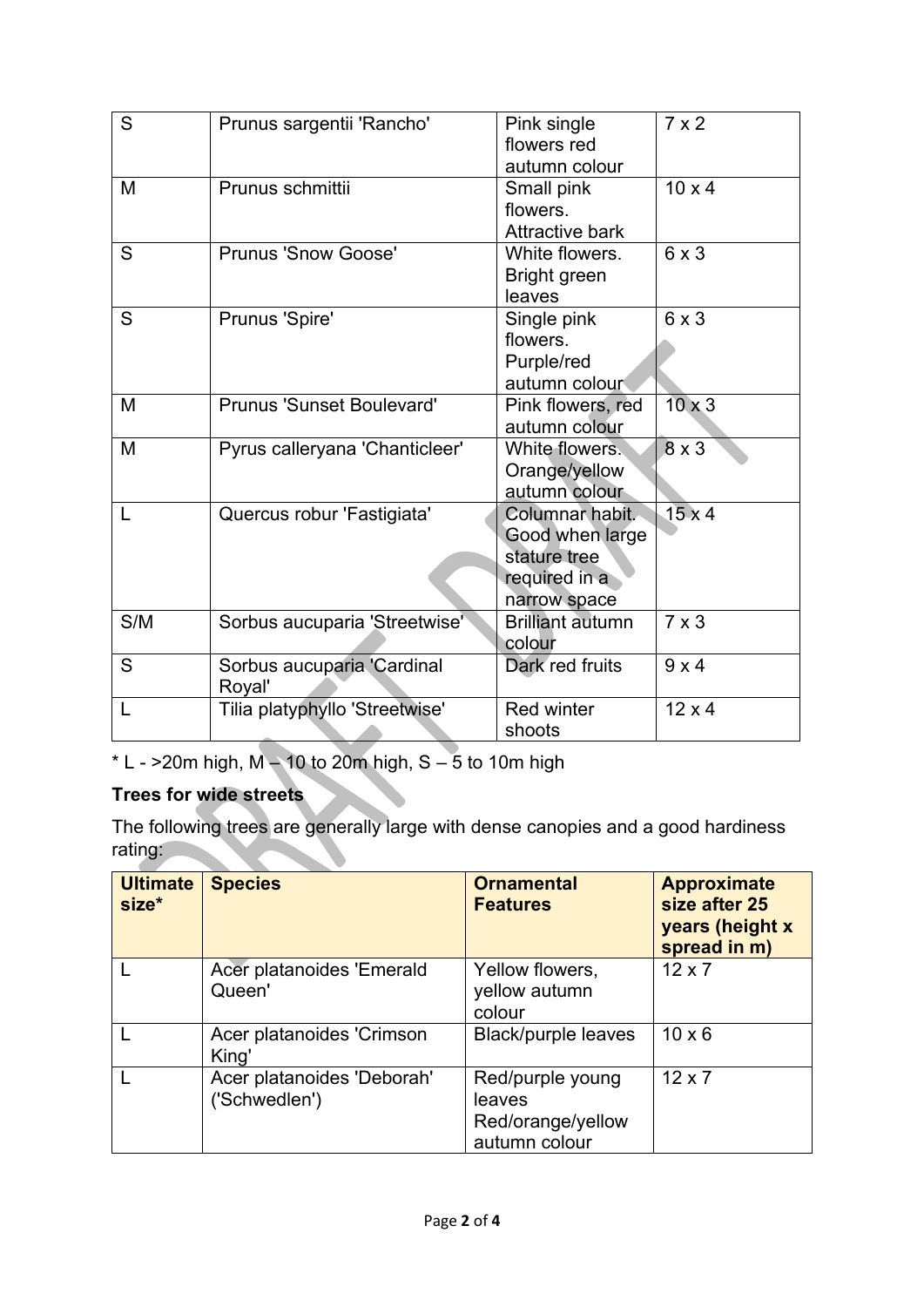| L                       | Acer rubrum 'Armstrong'      | Spectacular autumn<br>colour     | $10 \times 7$ |
|-------------------------|------------------------------|----------------------------------|---------------|
| L                       | Aesculus x carnea 'Briottii' | Red "candles".                   | $7 \times 3$  |
|                         |                              | <b>Produces conkers</b>          |               |
| L                       | Aesculus hippocastanum       | White "candles".                 | $8 \times 4$  |
|                         |                              | <b>Produces conkers</b>          |               |
| L                       | Aesculus indica              | Large pink                       | $8 \times 4$  |
|                         |                              | "candles".                       |               |
|                         |                              | Orange/yellow                    |               |
|                         |                              | autumn colour                    |               |
| M                       | Betula utilis jacquemontii   | Chalk white bark                 | $10 \times 4$ |
| M/L                     | Carpinuus betulus            | <b>Yellow autumn</b>             | 8x4           |
|                         |                              | colour                           |               |
| L                       | Castanea sativa              | White flower spikes              | $12 \times 6$ |
| $\overline{\mathsf{L}}$ | Fagus sylvatica              | Yellow/brown                     | 8x4           |
|                         |                              | autumn colour                    |               |
|                         | Fagus sylvatica 'Purpurea'   | Purple foliage                   | $8 \times 4$  |
| M/L                     | Fraxinus angustifolia        | <b>Fine texture. Purple</b>      | 8x5           |
|                         | "Raywood"                    | autumn colour                    |               |
| L                       | <b>Fraxinus excelsior</b>    | Young foliage                    | $8 \times 5$  |
|                         | "Westholf's Glorie           | bronze                           | $8 \times 4$  |
| M                       | Fraxinus ornus               | Masses of white                  |               |
| L                       |                              | flowers                          | $12 \times 6$ |
|                         | Juglans nigra                | Furrowed bark,<br>pinnate leaves |               |
| L                       | Juglans regia                | Pinnate leaves,                  | $10 \times 5$ |
|                         |                              | walnuts                          |               |
| L                       | Liriodendron tulipfera       | Yellow autumn                    | $12 \times 6$ |
|                         |                              | colour                           |               |
| L                       | Platanus hispanica           | Bold foliage, flaking            | $12 \times 7$ |
|                         |                              | bark                             |               |
| M/L                     | Prunus avium 'Plena'         | Double white                     | $10 \times 6$ |
|                         |                              | flowers                          |               |
| M                       | Prunus padus 'Watereri'      | White flower spikes              | $12 \times 8$ |
| L                       | Pterocarya fraxinifolia      | Pinnate leaves,                  | $15 \times 7$ |
|                         | 'Heerenplein'                | catkins                          |               |
| L                       | Quercus cerris               | Glossy lobed leaves              | $12 \times 8$ |
| L                       | Quercus frainetto            | Large dark green                 | 15 x 10       |
|                         | 'Hungarian Crown'            | leaves                           |               |
|                         | Quercus ilex                 | Evergreen                        | $7 \times 4$  |
|                         | Quercus palustris            | Red autumn colour                | $10 \times 5$ |
| M                       | Robinia pseudoacacia         | Pinnate leaves,                  | $10 \times 8$ |
|                         | 'Bessoniana'                 | white flowers                    |               |
| M                       | Sorbus thibetica 'John       | Large grey leaves                | $7 \times 5$  |
|                         | Mitchell'                    |                                  |               |
| M/L                     | Tilia cordata 'Greenspire'   | Fragrant ivory                   | $10 \times 5$ |
|                         |                              | flowers                          |               |
| M                       | Tilia x euchlora             | No aphid problems                | $10 \times 6$ |